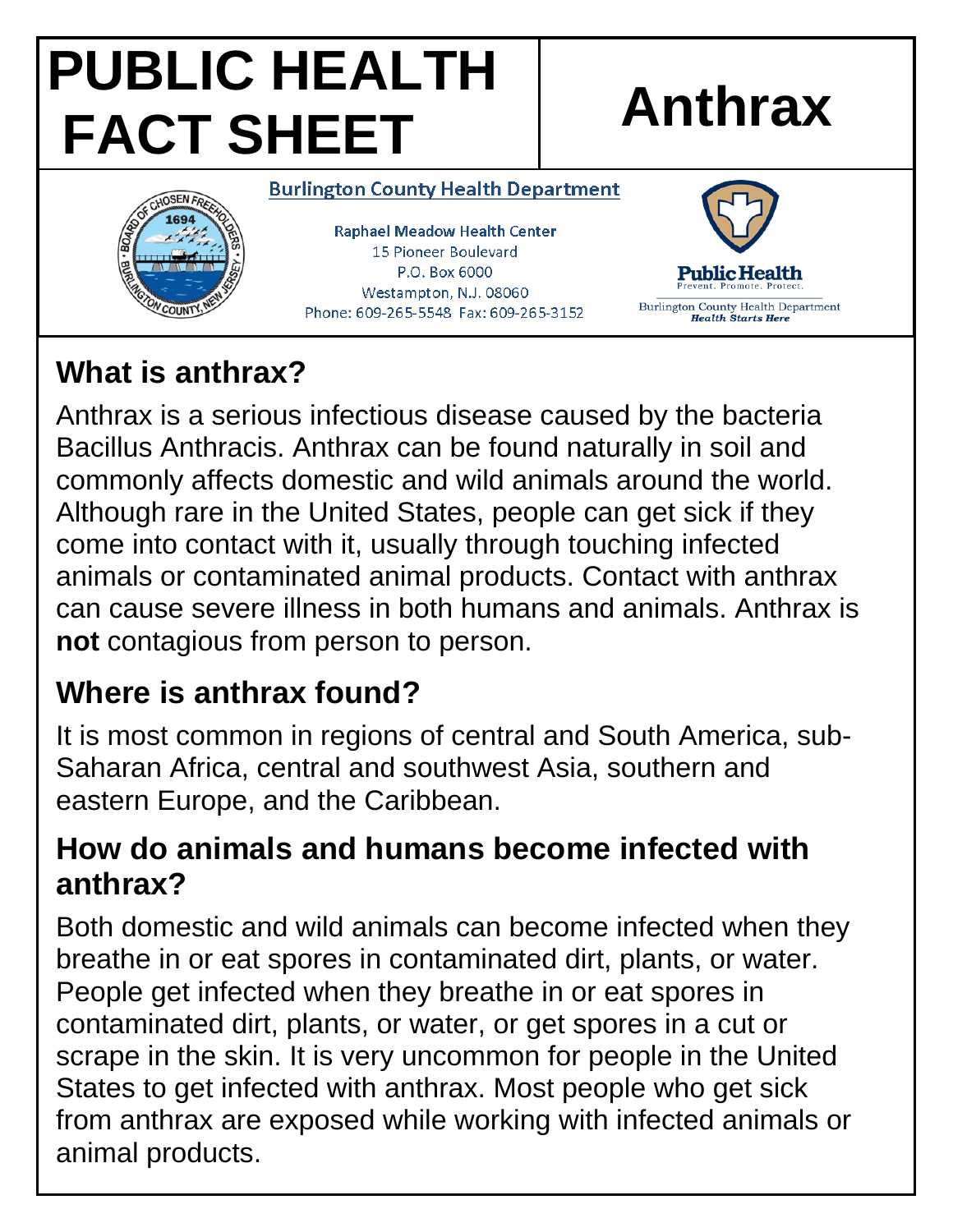#### **What are the symptoms of anthrax?**

The symptoms of anthrax depend on the type of infection, and can take anywhere from 1 day to more than 2 months to appear. All types of anthrax have the potential, if untreated, to spread throughout the body and cause severe illness and even death.

- **Cutaneous Anthrax**: Occurs when anthrax gets into the body through a cut on the skin. This is the most common form of infection and is the least dangerous. Infection usually happens within 1-7 days of contact. Symptoms include: a group of small blisters or bumps that may itch, swelling around the sore, an ulcer with a black center that appears after the small blisters or bumps. Most often the sore will be on the face, neck, arms, or hands.
- **Inhalation Anthrax**: Occurs when anthrax is breathed in. This is considered the most deadly form of anthrax. Infection usually starts anywhere from 1 week to 2 months after contact. Symptoms include: fever and chills, chest discomfort, shortness of breath, confusion, cough, nausea and vomiting, headache, drenching sweats, extreme tiredness, body aches.
- **Gastrointestinal Anthrax**: Occurs when the anthrax virus is eaten. This is rarely reported in the United States. Symptoms include: fever and chills, swelling of the neck or neck glands, sore throat, painful swallowing, hoarseness, bloody diarrhea, red face and red eyes, swelling of stomach.
- **Injection**: Occurs when anthrax is deliberately injected into the bloodstream. This type of infection has never been reported in the United States. Symptoms include: Fever and chills; group of small blisters or bumps that may itch, appearing where the drug was injected; painless skin sore with a black center that appears after the blisters or bumps;